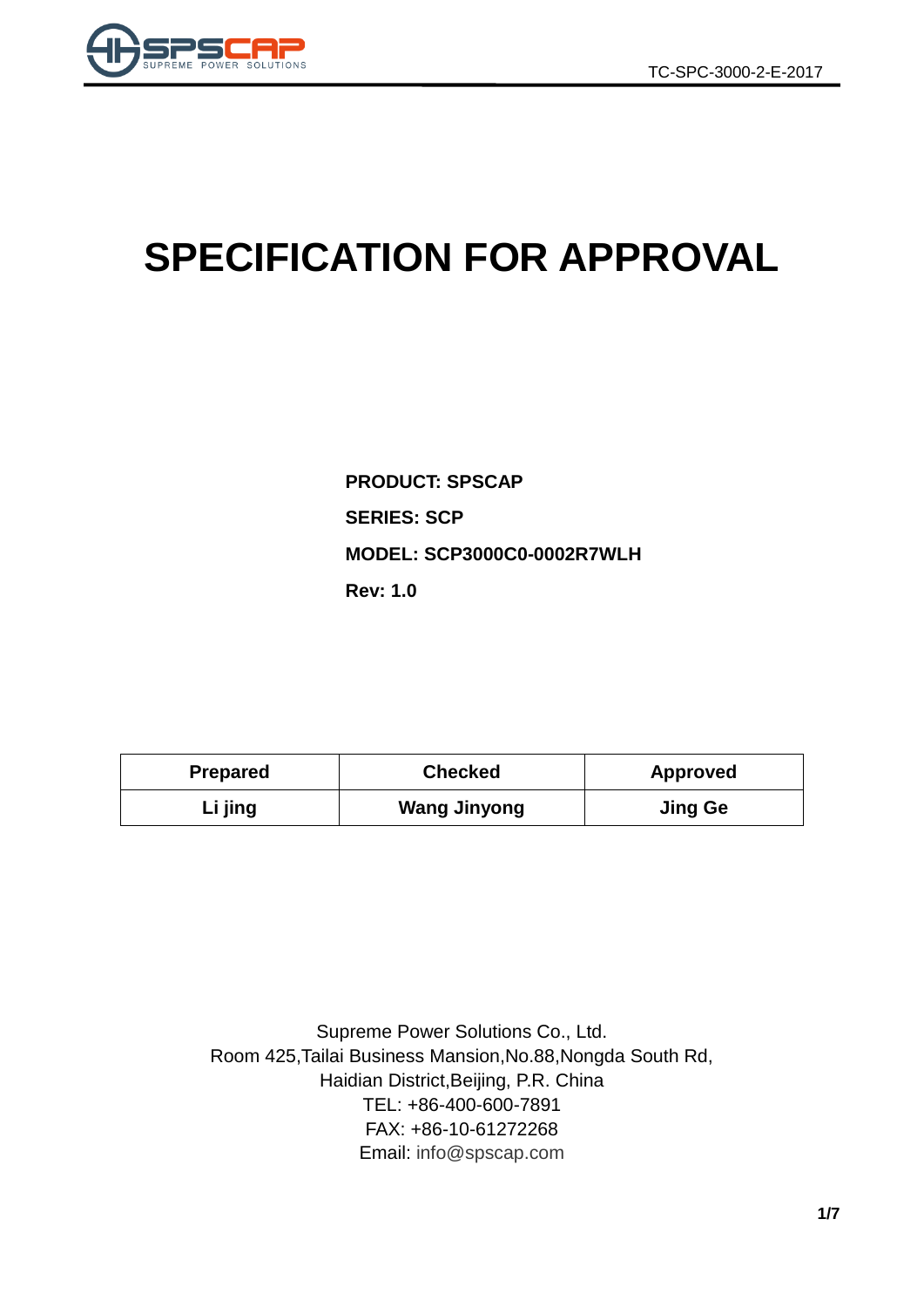

# **Contents**

| $1_{\cdot}$ |    |  |
|-------------|----|--|
| 2.          |    |  |
|             | 1) |  |
|             | 2) |  |
| 3.          |    |  |
| 4.          |    |  |
| 5.          |    |  |
| 6.          |    |  |
|             | 1) |  |
|             | 2) |  |
|             | 3) |  |
|             | 4) |  |
| 7.          |    |  |
| 8.          |    |  |
| 9.          |    |  |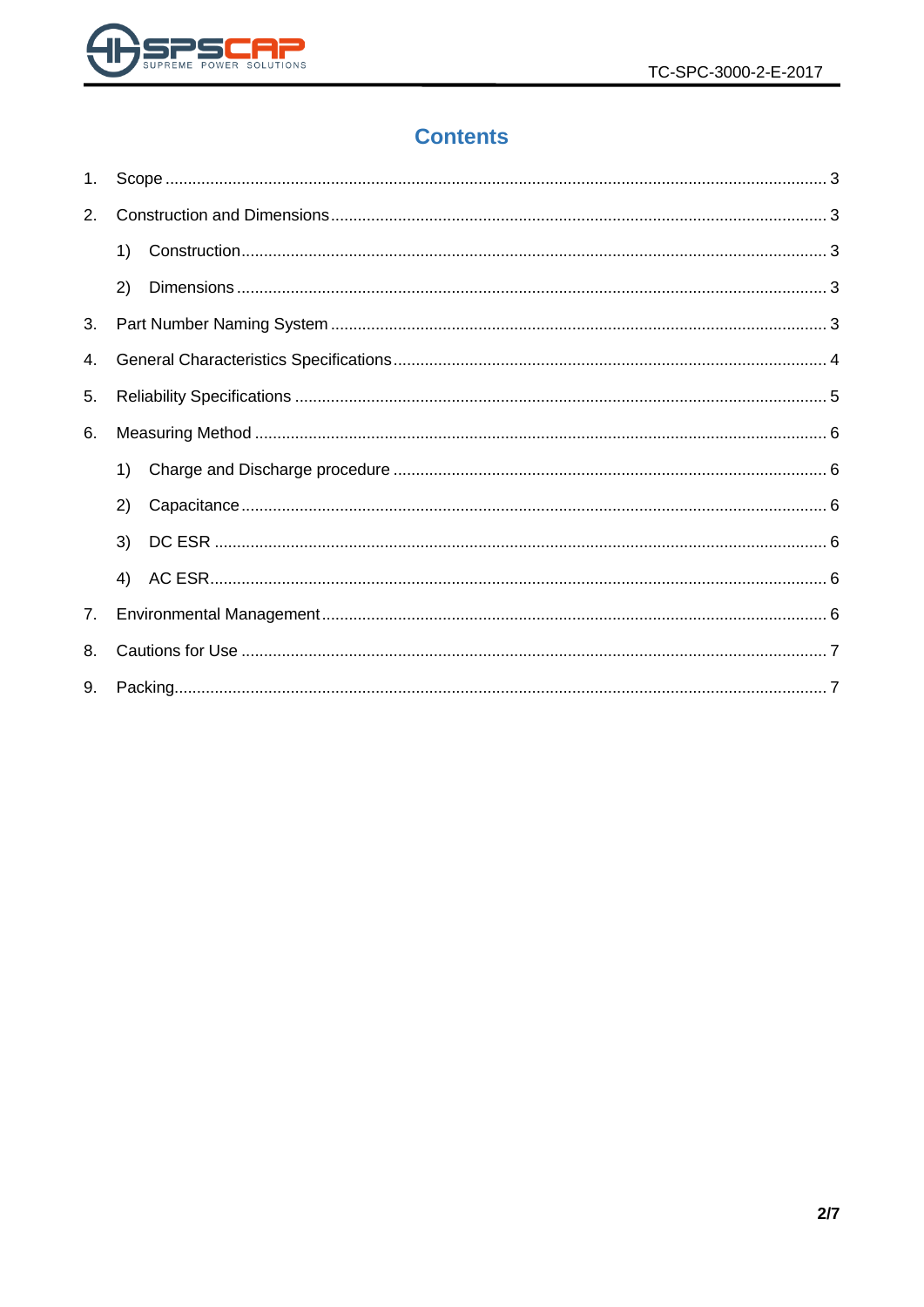

#### <span id="page-2-0"></span>**1. Scope**

These are the specifications of SPSCAP (Electric Double Layer Capacitor) which you are using, please review this document and approve it.

#### <span id="page-2-1"></span>**2. Construction and Dimensions**

#### <span id="page-2-2"></span>1) Construction

Inside structure: wound anode and cathode electrode with separator Outer structure: aluminum case, insulating sleeve

#### <span id="page-2-3"></span>2) Dimensions



|                     | Dimension(mm) |     |       |  |  |
|---------------------|---------------|-----|-------|--|--|
| Part Number         | D(Max.)       |     |       |  |  |
| SCP3000C0-0002R7WLH | 60.8          | 138 | 144.4 |  |  |

#### <span id="page-2-4"></span>**3. Part Number Naming System**

|   | <b>SCP</b>            | 3000                    | С |         | $\blacksquare$    | 0002 | R                      |         |    | WLH                  |
|---|-----------------------|-------------------------|---|---------|-------------------|------|------------------------|---------|----|----------------------|
|   | <b>Product Series</b> | Nominal Capacitance (F) |   |         | Rated Voltage (V) |      | <b>Terminal Design</b> |         |    |                      |
| S | Single                | 3000                    |   | 3000    | Dash              | 0002 |                        |         | WL | <b>Welding Laser</b> |
| C | Cylindrical           | ັ                       |   | Decimal |                   | R    |                        | Decimal |    |                      |
| D | Power                 |                         |   | 0.0     |                   |      |                        | 0.7     | Н  | <b>Improved Part</b> |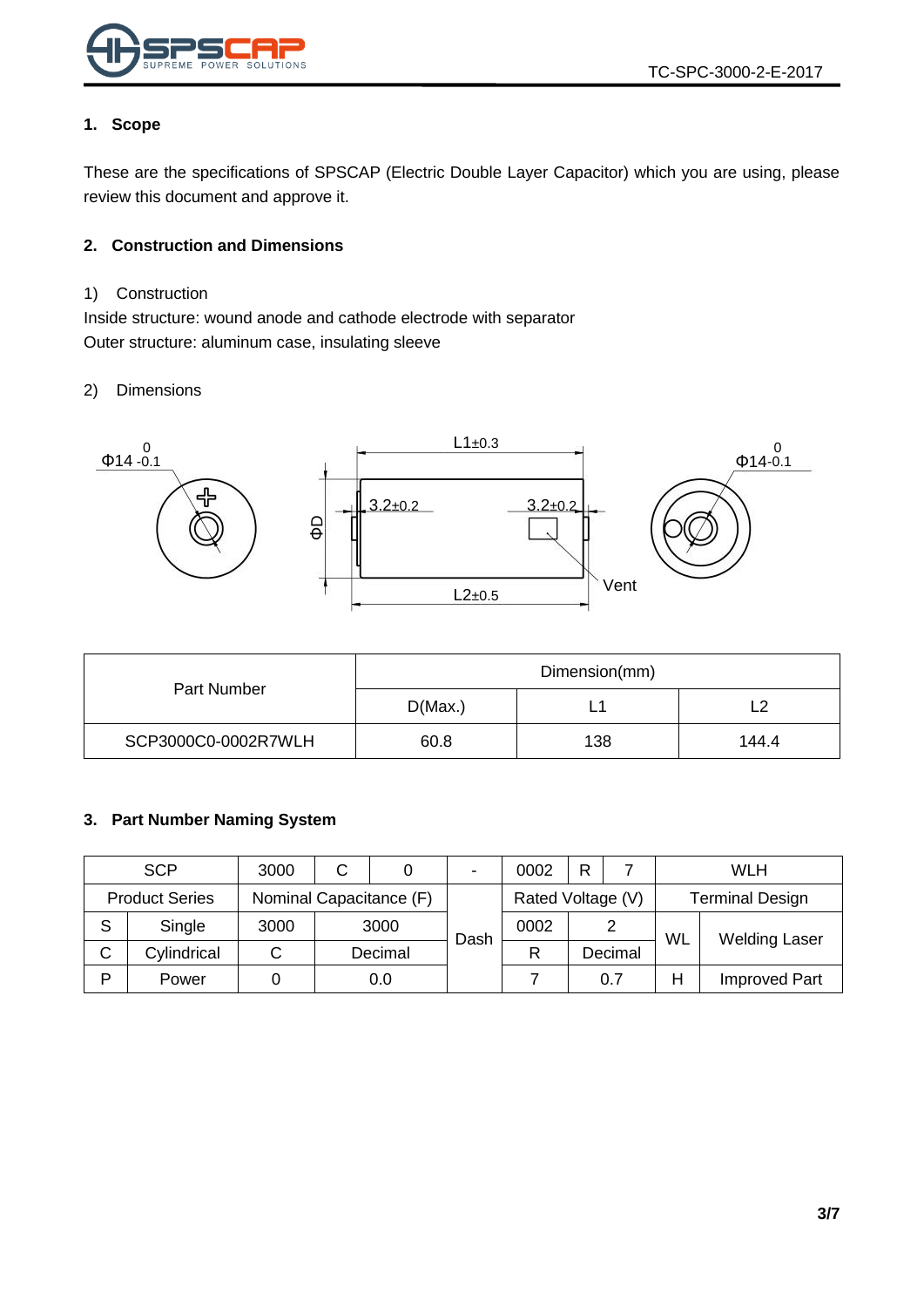

## <span id="page-3-0"></span>**4. General Characteristics Specifications**

| <b>Items</b>                                            | <b>Specification</b> |  |  |  |
|---------------------------------------------------------|----------------------|--|--|--|
| Rated Voltage (V DC)                                    | 2.7                  |  |  |  |
| Surge Voltage (V DC)                                    | 2.85                 |  |  |  |
| Operating Temp. (°C)                                    | $-40 \sim +65$       |  |  |  |
| Rated Capacitance (F)                                   | 3000                 |  |  |  |
| Capacitance Tolerance                                   | $-10\% \sim +20\%$   |  |  |  |
| ESR Max. (AC@1KHz, m $\Omega$ )                         | 0.22                 |  |  |  |
| ESR Max. (DC, $m\Omega$ )                               | 0.29                 |  |  |  |
| Maximum Continuous Current (∆T=15°C, A)                 | 128                  |  |  |  |
| Maximum Continuous Current (ΔT=40°C, A)                 | 208                  |  |  |  |
| Maximum Peak Current (A) (1s)                           | 2165                 |  |  |  |
| Max.LC (Room Temp. after 72hrs, mA)                     | 5.2                  |  |  |  |
| Typical Thermal Resistance $(R_{th}$ , Housing, $°C/W)$ | 3.2                  |  |  |  |
| Typical Thermal Capacitance (C <sub>th</sub> , J/°C)    | 640                  |  |  |  |
| Weight (g)                                              | 545                  |  |  |  |
| Energy Stored (WH)                                      | 3.04                 |  |  |  |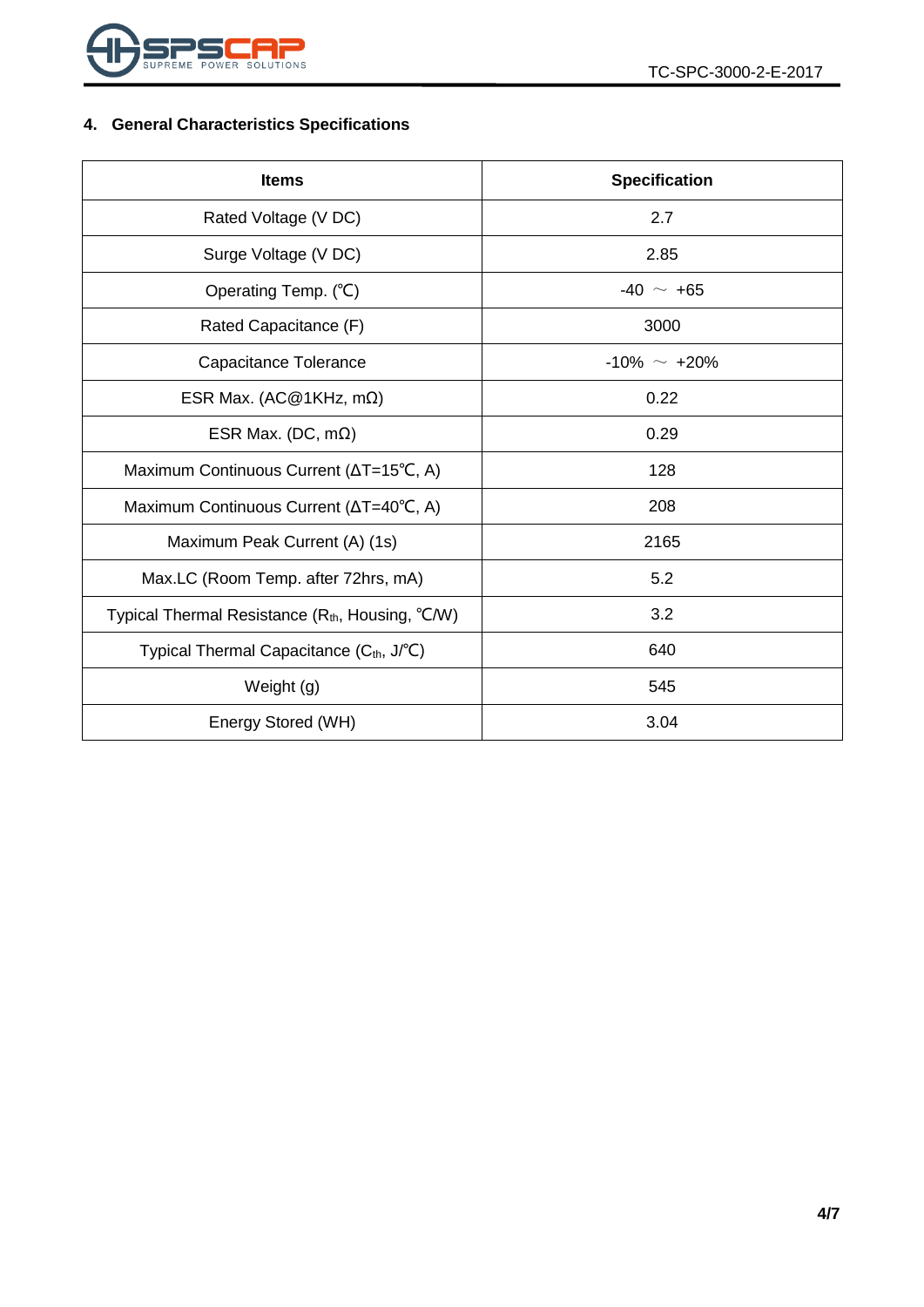

## <span id="page-4-0"></span>**5. Reliability Specifications**

| <b>Item</b>           |             |                                    | <b>Specification</b>                        | <b>Condition</b>                                                 |  |
|-----------------------|-------------|------------------------------------|---------------------------------------------|------------------------------------------------------------------|--|
|                       | Capacitance |                                    | Change within 5% of<br><b>Initial Value</b> |                                                                  |  |
|                       | <b>ESR</b>  | Step. 2                            | Less than 150% of spec<br>Value             | Step 1: +25±2°C,1h                                               |  |
| Temp.                 | Capacitance | Step. 3                            | Change within 5% of<br><b>Initial Value</b> | Step 2: $+65\pm2\degree$ C, 1h                                   |  |
| Characteristics       | <b>ESR</b>  |                                    | Less than 150% of spec<br>Value             | Step $3: -25 \pm 2^{\circ}C, 1h$                                 |  |
|                       | Capacitance | Step. 4                            | Change within 5% of<br><b>Initial Value</b> | Step 4: $-40\pm2^{\circ}C$ , 1h                                  |  |
|                       | <b>ESR</b>  |                                    | Less than 150% of spec<br>Value             |                                                                  |  |
|                       | Capacitance |                                    | <b>Initial Value</b>                        |                                                                  |  |
| <b>Vibration Test</b> | <b>ESR</b>  |                                    | <b>Initial Value</b>                        | ISO16750-3 Table 14                                              |  |
|                       | Appearance  | <b>Not Marked Defect</b>           |                                             |                                                                  |  |
| <b>Thermal Cycle</b>  | Capacitance | <b>Initial Value</b>               |                                             | Temp.: -40°C ~ +65°C<br>Cycle times: 6<br>Test Time (One Cycle): |  |
|                       | <b>ESR</b>  | <b>Initial Value</b>               |                                             |                                                                  |  |
|                       | Appearance  |                                    | Not Marked Defect                           | $-40^{\circ}$ C 2hrs, +65 $^{\circ}$ C<br>2hrs, Temp change 2hrs |  |
|                       | Capacitance | Change within 20% of Initial Value |                                             | Temp.: +40±2°C                                                   |  |
| <b>Humidity Test</b>  | <b>ESR</b>  | Less than 200% of spec Value       |                                             | Humidity: 90-95%RH<br>Test Time: 240±8hrs                        |  |
|                       | Appearance  | <b>Not Marked Defect</b>           |                                             |                                                                  |  |
|                       | Capacitance |                                    | Change within 20% of Initial Value          | Temp.: +65±2°C                                                   |  |
| DC Life               | <b>ESR</b>  | Less than 200% of spec Value       |                                             | Voltage: 2.7V                                                    |  |
|                       | Appearance  | <b>Not Marked Defect</b>           |                                             | Time: 1,500hrs                                                   |  |
|                       | Capacitance | Change within 20% of Initial Value |                                             | Temp.: +70±2°C<br>Time: 1,000hrs                                 |  |
| <b>Shelf Life</b>     | <b>ESR</b>  | Less than 200% of spec Value       |                                             |                                                                  |  |
|                       | Appearance  | <b>Not Marked Defect</b>           |                                             |                                                                  |  |
|                       | Capacitance | Change within 20% of Initial Value |                                             |                                                                  |  |
| Cycle Life            | <b>ESR</b>  |                                    | Less than 200% of spec Value                | Temp.: $+25\pm2$ °C<br>Cycles times: 1,000,000                   |  |
|                       | Appearance  | Not Marked Defect                  |                                             |                                                                  |  |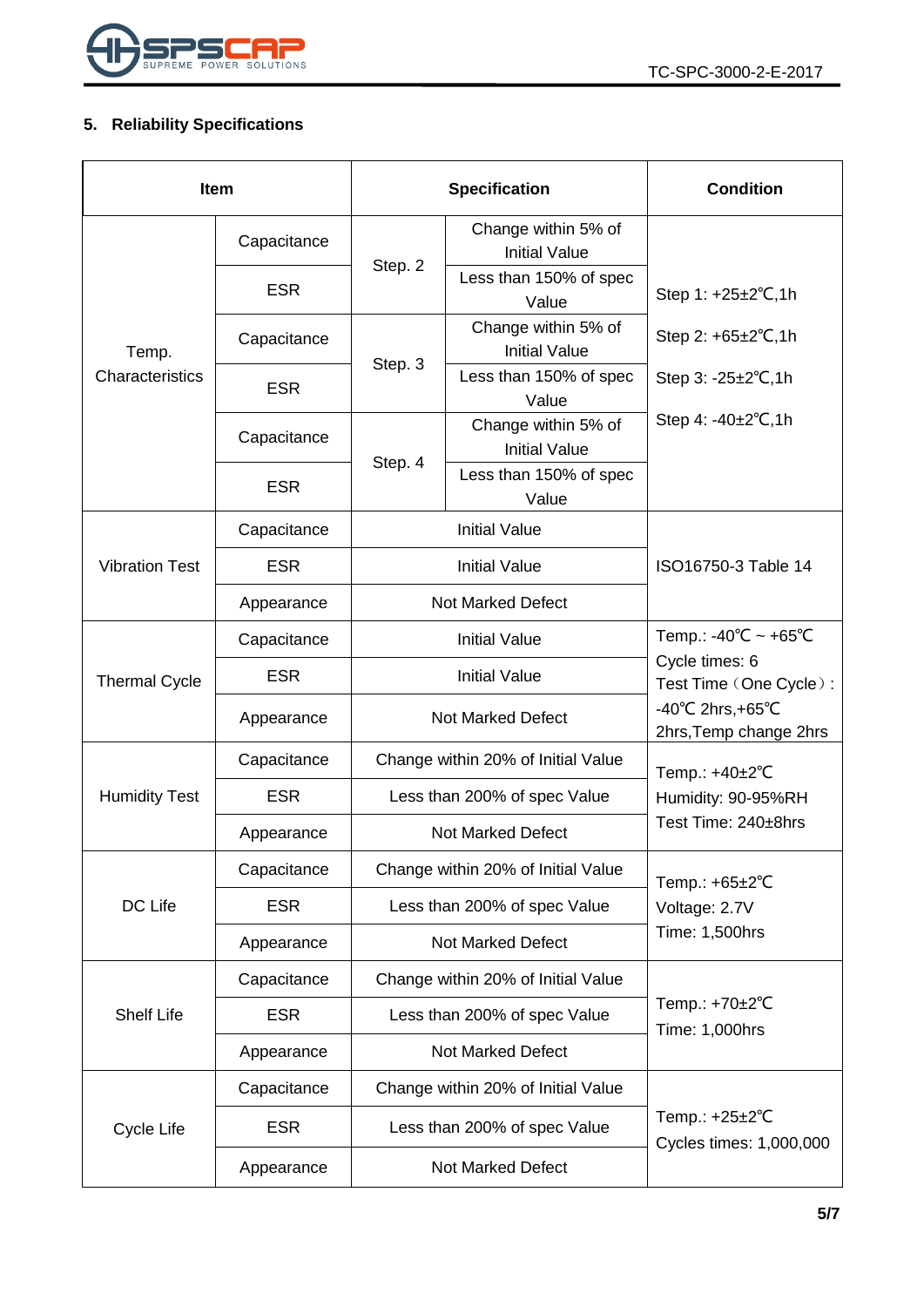

#### <span id="page-5-0"></span>**6. Measuring Method**

<span id="page-5-1"></span>1) Charge and Discharge procedure

(figure 6-1)

- A) Charge the capacitor using constant current I to rated voltage  $V_0$
- B) Keep rated voltage 5 min
- C) Discharge the capacitor using constant current I to half rated voltage, record discharge time  $T_1$ during voltage change from  $V_1$  to  $V_2$
- D) Rest 2-5s, record voltage change ΔV
- E) Discharge it to a very low voltage around 0.01V
- F)  $V_1=85\% V_0 V_2=50\% V_0$
- 2) Capacitance

<span id="page-5-2"></span>

| Capacitance                                         | \n $V_0$ \n |
|-----------------------------------------------------|-------------|
| C: Capacitance (F)                                  | \n $V_1$ \n |
| I: Constant Discharge Current (A)                   | \n $V_2$ \n |
| T <sub>1</sub> : Discharge Time (S)                 | \n $V_2$ \n |
| U <sub>1</sub> -V <sub>2</sub> : Voltage Change (V) |             |
| DC ESR                                              | \n $V_1$ \n |

6-1

DC ESR=ΔV/I

DC ESR: DC Equivalent Series Resistance (Ω) ΔV: Voltage Change (V) I: Constant Discharge Current (A)

<span id="page-5-4"></span>4) AC ESR

<span id="page-5-3"></span> $3)$ 

Measure AC ESR using LCR meter Frequency: 1KHz Voltage: fully discharge

**REMARK: SPSCAP CAPACITORS SHOULD BE DISCHARGED WITH RESISTOR FOR 12 HOURS OR MORE BEFORE EACH TIME MEASUREMENT OF CAPACITANCE OR ESR.**

#### <span id="page-5-5"></span>**7. Environmental Management**

All SPSCAP products are RoHS compliant product.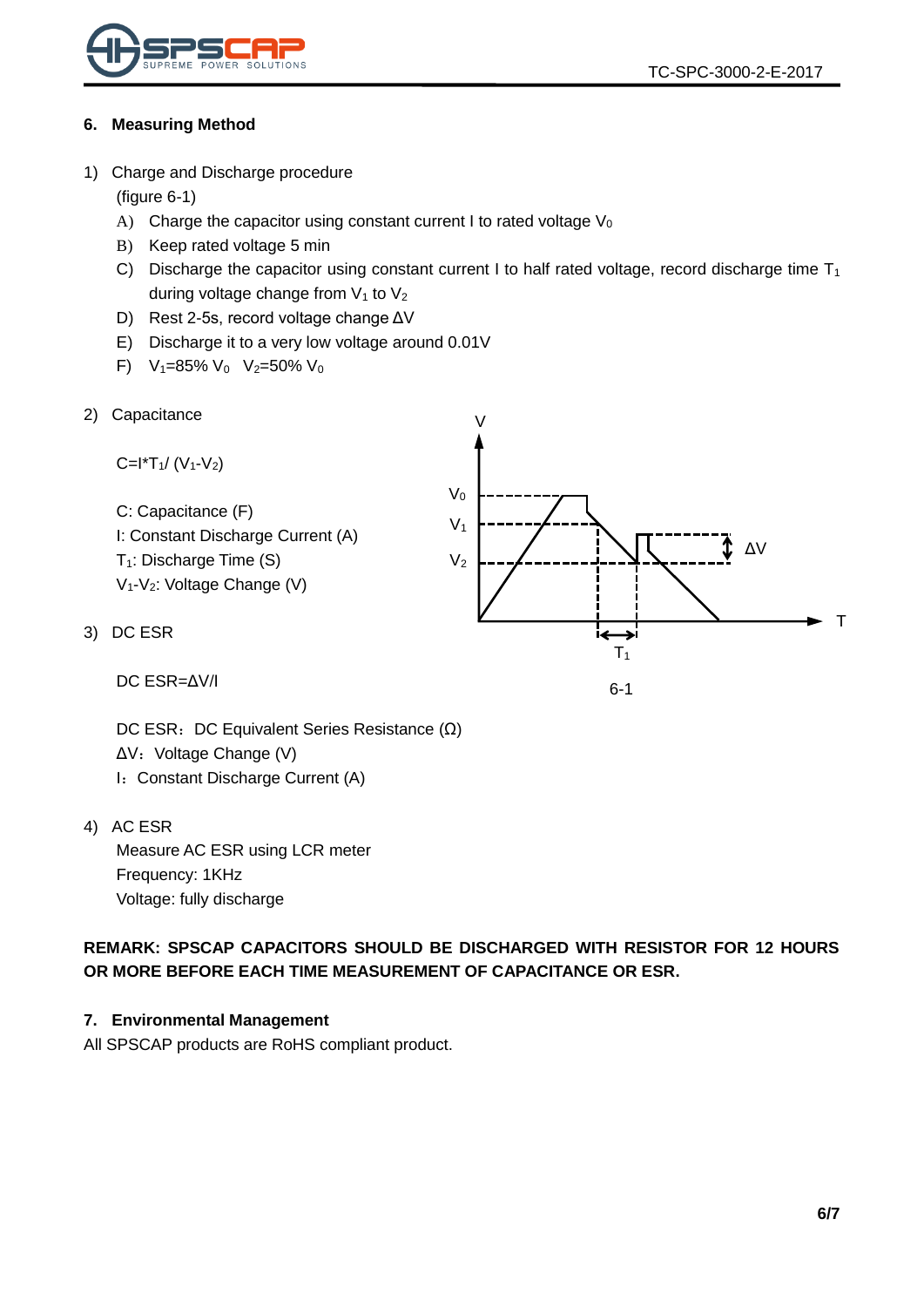

#### <span id="page-6-0"></span>**8. Cautions for Use**

Please notice below points when you start use SPSCAP.

1) The SPSCAP gets polarity through aging/testing process before it is packed, so please mount it in accordance with its polarity to maintain the best condition;

2) Please only apply SPSCAP at rated voltage. If you apply more than rated voltage, capacitor will be damaged or broken due to electrolyte inside will be electrolyzed;

3) Ambient temperature greatly affects the lifetime of the capacitor, by reducing the temperature by 10℃, lifetime can be approximately doubled;

- 4) Storage: In long term storage, please store SPSCAP in following condition:
	- Temp.: 15 ~ 35℃
	- Humidity: 40 ~ 75 %RH
	- No-dust, non-acidic and/or non-alkaline atmosphere
	- Avoid direct sun light

5) Do not disassemble SPSCAP. It contains electrolyte;

6) Avoid serious mechanical impacts onto capacitor, such as force or twist capacitor;

7) Please contact us if you want to subject SPSCAP to severe vibrating conditions exceeding rated specification;

8) Please contact us if you want to connect a certain number of single capacitor to make a module;

9) Over-rated voltage may be applied to a single SPSCAP in series connection due to the deviation of capacitance and ESR of each SPSCAP. Please inform us if you are using SPSCAP in series connection and please design so as not to apply over-rated voltage to each capacitor, and use SPSCAP from same date code/lot.

<span id="page-6-1"></span>**9. Packing**